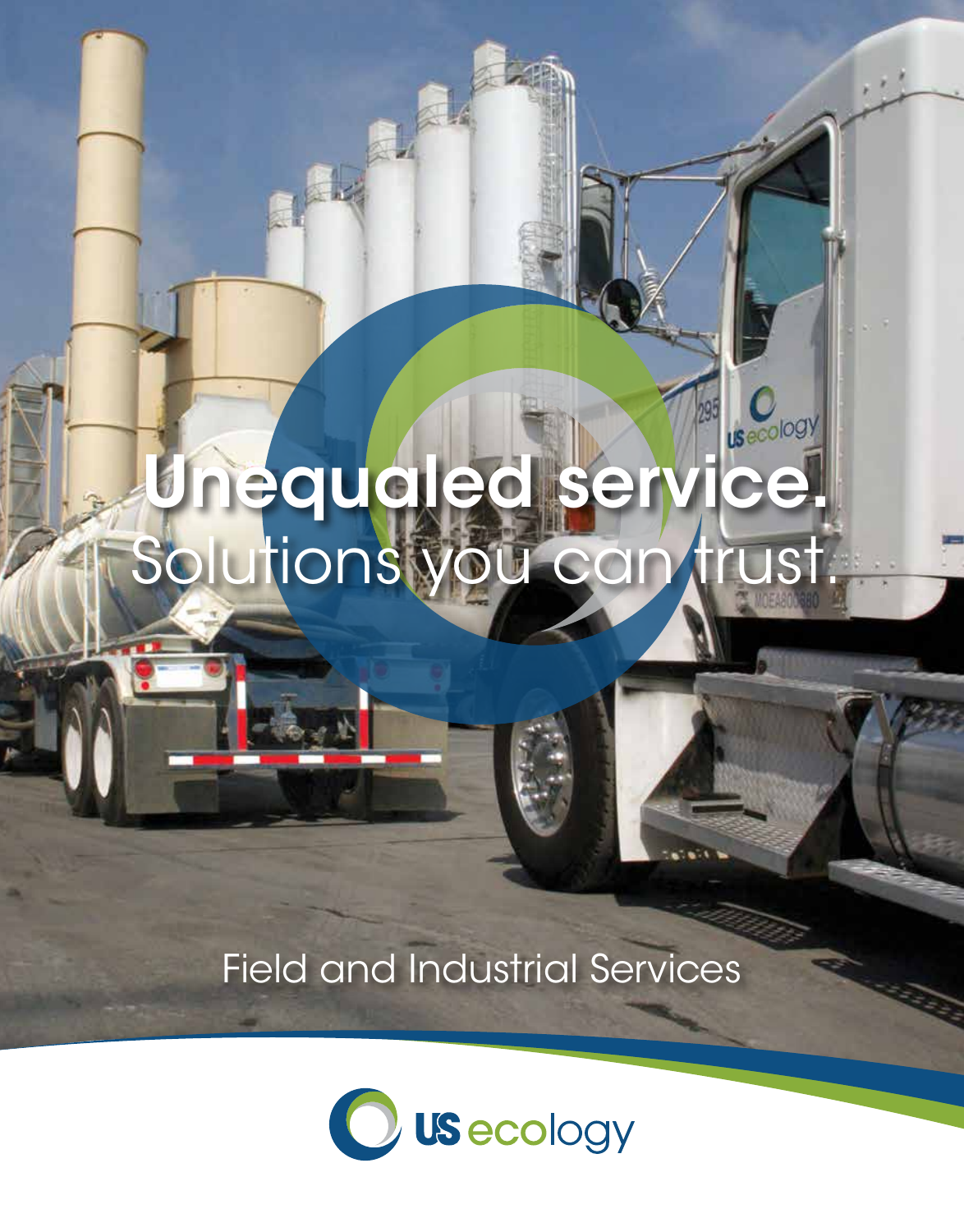

With more than 60 years of environmental service experience, US Ecology offers expert insight into your needs. US Ecology has built its reputation as a leader and innovator in helping **SOIVe** your toughest environmental problems.

When you place your trust in us, you can be confident that we'll deliver an expert solution that ensures the highest level of safety and regulatory compliance. We provide reliable, responsive and cost-effective solutions designed to meet your specific waste needs.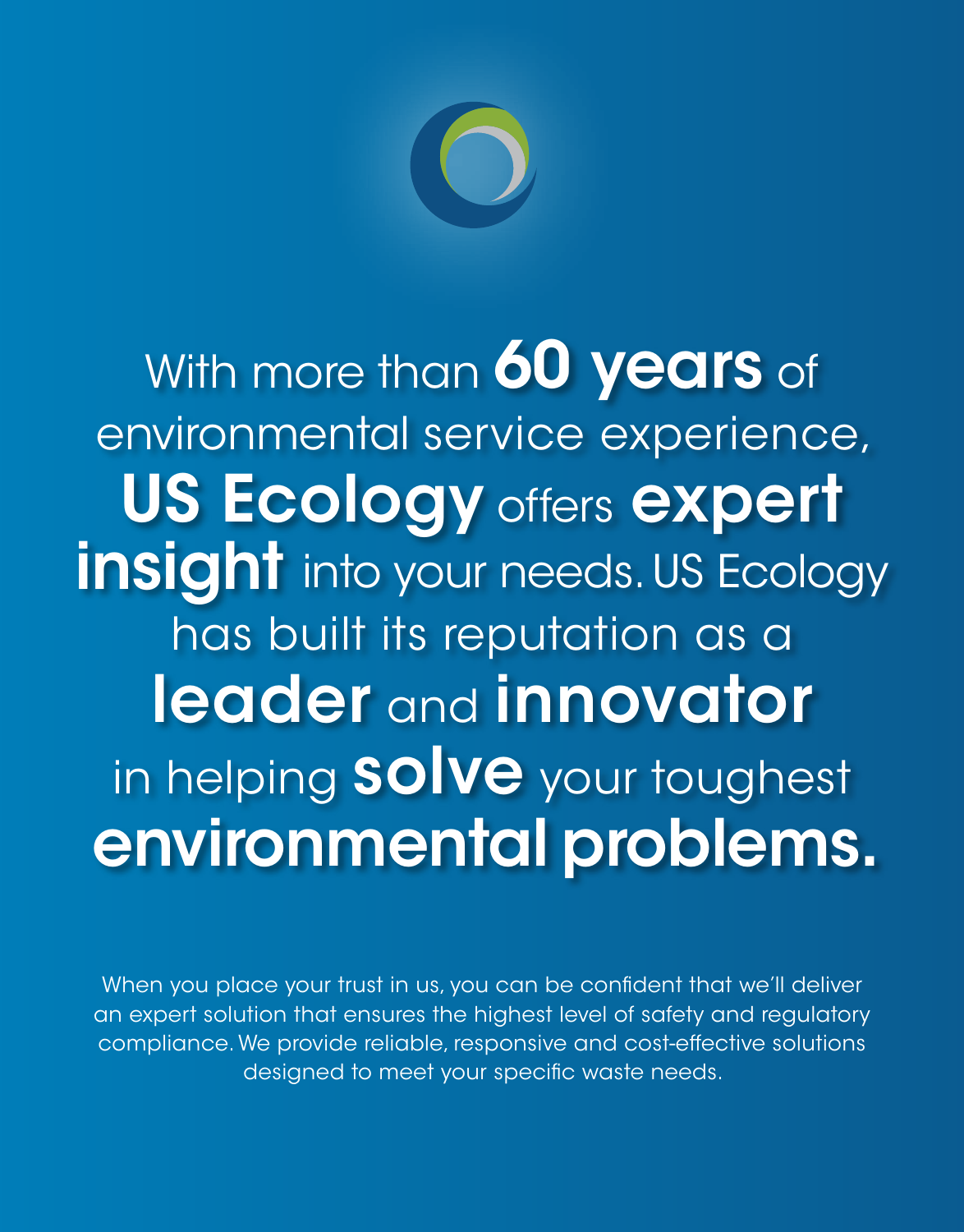

#### Field Services

US Ecology offers industry-leading environmental solutions for customers in the manufacturing, retail, education, government and engineering sectors, leveraging our nationwide network of service centers and facilities. Our highly trained experts are supported by best-in-class technology as they provide turnkey solutions, managing all your service, compliance and disposal needs. We offer a wide variety of field services, including transportation, to manage your waste from point of origin to final disposition.

#### Remediation:

We offer full-service remediation. decommissioning and construction, and integrated project management backed by a nationwide network of disposal facilities.

#### Total Waste Management:

Our integrated approach works to manage all your waste services, ensuring compliance through a cost-effective, performance-driven program.

#### Retail Services:

Trust our experts to help you meet complex regulatory requirements by providing on-site pickup, compliance assistance, DEA services, RCRA and non-hazardous waste treatment and disposal services.

#### Lab Pack and Technical Services:

Let our team provide management, packaging and disposal of outdated and unknown chemicals for education and industrial customers.

#### LTL Services:

To support small quantity waste-management needs, we offer preparation of waste profiles and manifest paperwork, plus turnkey transportation and disposal services.

#### Household Hazardous Waste:

We're also proud to manage hazardous waste collection events for residents and businesses in your community.

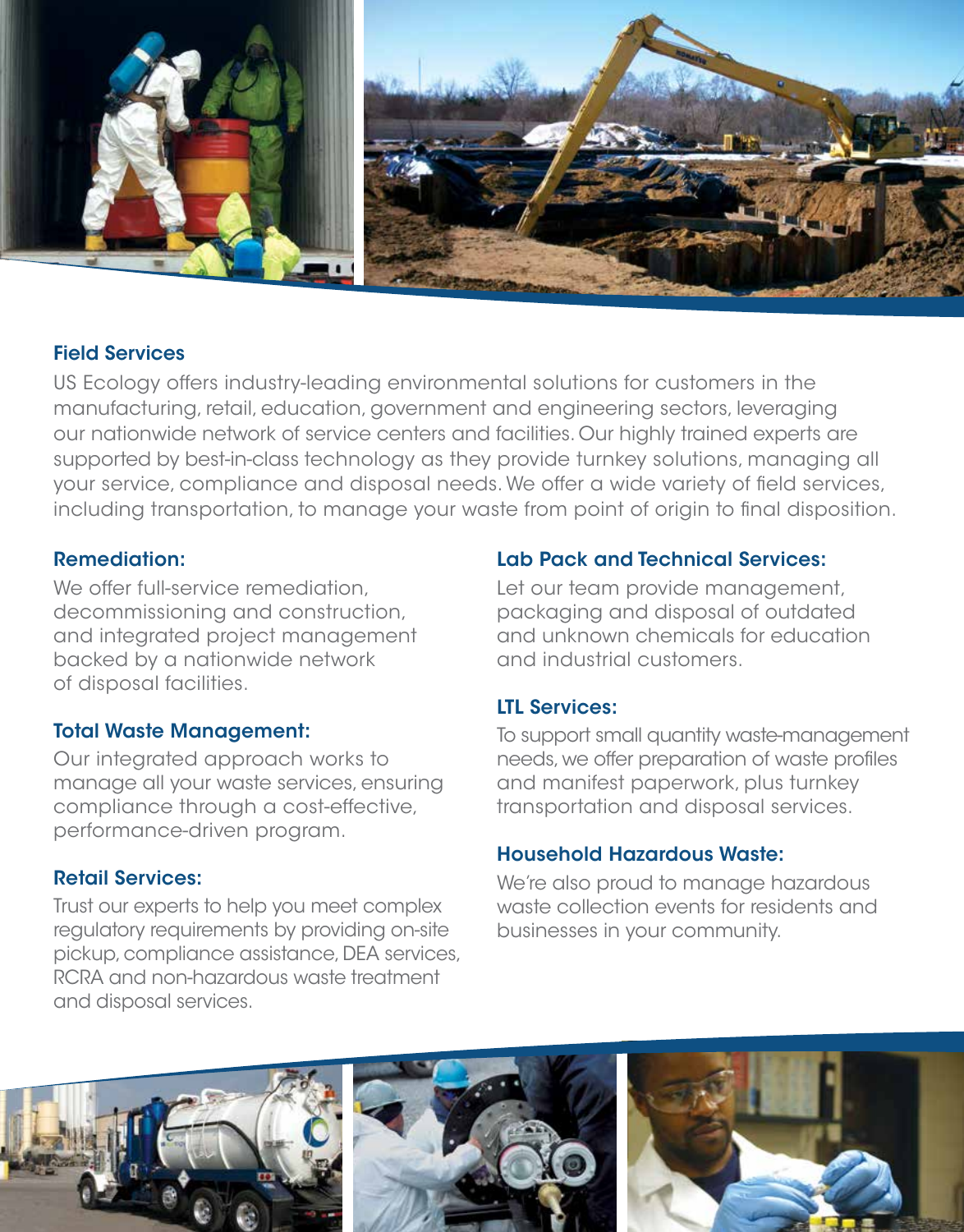

#### Industrial Services

US Ecology is a leading provider of industrial services to customers across the utility, automotive, steel and manufacturing sectors, assisting them with their most challenging environmental problems. With over 60 years of experience and a nationwide network of waste treatment and disposal facilities, we offer best-in-class, turnkey solutions to safely meet your needs. Our team of dedicated and highly trained professionals brings the latest technology and state-of-the-art equipment to every job.

#### Industrial Cleaning and Maintenance:

Our water blasting, dry/wet vacuuming and transportation services help customers lower cost and minimize liability. We offer robotic and steam cleaning capabilities, sound reduction vacuum units, plant outage and turn-around service along with boiler and gun range cleaning.

We provide drum and bulk transportation for solid and liquid waste with an extensive fleet of vacuum and bulk tankers, frac tanks, roll-off/vacuum containers and box trucks. Our experts can handle all levels and types of cleaning needs.

#### Emergency Response:

When you need immediate emergency response, our nationwide team is trained and certified to handle rail, waterway and land spills. Our 24/7/365 services feature boom deployment, groundwater recovery, transportation and disposal capabilities. Call 800-839-3975 for immediate support.

#### Marine and Terminal Services:

We offer solutions for industrial cleaning, civil construction and marine services for large petroleum and chemical terminals. Specialized equipment is utilized on daily terminal maintenance, large tank cleanouts, berm and liner installations, vessel mooring, and emergency spill response services.